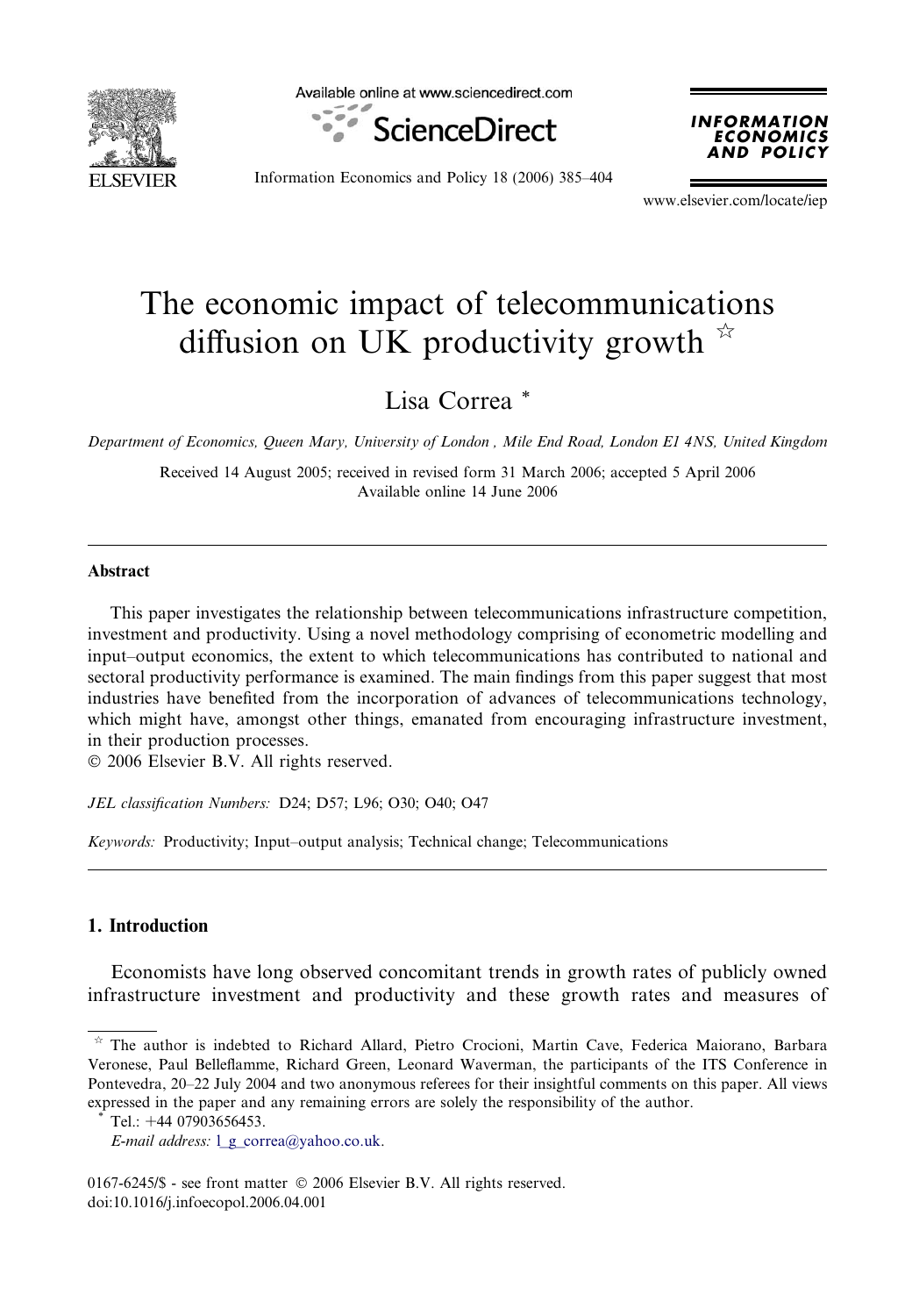international competitiveness e.g. [Aschauer \(1989\), De Long and Summers \(1991, 1993\).](#page--1-0) Furthermore, studies – see [Jipp \(1963\), Hardy \(1980\), Cronin et al. \(1991, 1993a\)](#page--1-0) – have found that highly developed national economies are correlated with highly developed telecommunications infrastructure. However, no study in the UK has examined and measured the extent to which telecommunications and its diffusion have contributed to productivity performance at economy-wide and sectoral levels.

Employing an innovative analytical approach suggests that, from a historical basis, most industries have benefited from the incorporation of advances in telecommunications technology, which might have, amongst other things, emanated from encouraging infrastructure investment, in their production processes.

The structure of the paper is as follows: Section 2 provides a brief outline of the previous literature in this area. Section [3](#page--1-0) describes the methodology undertaken in this study for measuring the impact of telecommunications infrastructure investment on national and sectoral productivity. Section [4](#page--1-0) discusses the data used in the analysis. Section [5](#page--1-0) provides an estimate of the relative impact of telecommunications infrastructure investment on national and sectoral productivity. Finally in Section [6,](#page--1-0) we conclude with a summary of the results and their public policy implications.

#### 2. Previous related research

The relationship between telecommunications investment and economic development has been the topic of several studies.

Research by [Norton \(1992\)](#page--1-0) showed that there was a strong positive relationship between telecommunications infrastructure investment and economic growth in 47 countries for the period 1957–1977 which seemed to suggest that if certain countries had higher stocks of telephones, growth rates could be increased significantly.

[Greenstein and Spiller \(1995\)](#page--1-0) also investigated the impact of telecommunications infrastructure on economic activity. They focused, however, solely on the US market and specifically on two sectors: finance, insurance and real estate (FIRE); and manufacturing. Their main findings were that the level of modernisation of a telecommunications network has an economically important influence on the amount of 'high tech collar' activity in a region. This positive relationship was, further confirmed in a later study – see [Greenstein](#page--1-0) [and Spiller \(1996\)](#page--1-0).

Finally most recently – as far as I am aware – Röller and Waverman (2001), jointly estimated a micro-model for telecommunications investment with a macro production function, thus incorporating the feedback process between telecommunications and the aggregate economy. Using data from 21 OECD countries (UK inclusive), over a 20-year period, they found evidence of a significant positive causal link, especially when a critical mass of telecommunications infrastructure is present.

The results of these studies generally suggest that there is a strong positive relationship between telecommunications investment and economic activity. The focus has however been at the macroeconomic level i.e. country- or county-level usually consisting of a macroeconomic structural model (often with only one equation embodying some causal relation). Such methods, although valuable, are nonetheless subject to important limitations. The results are highly dependent on the variables utilised and the model specification.

The relationship between telecommunications investment and economic activity is far too complex to be captured by a single equation model with only one or a few independent